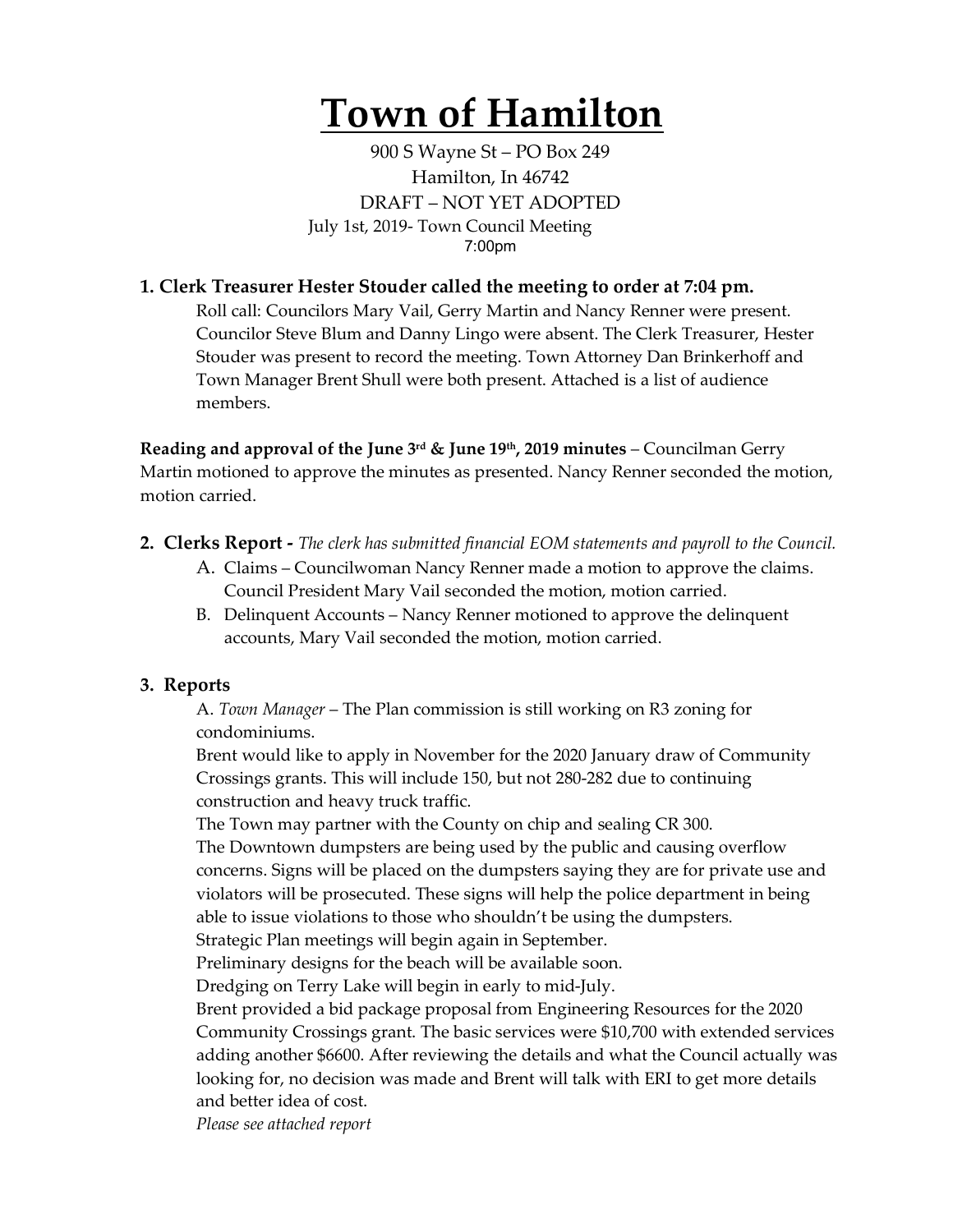B. Street Department – The catch basin at the corner of Railroad street and Wayne street needs repaired. The department is looking into ownership and scope of the repairs before they can provide information on cost or plans. They will update the Council when they have more information.

API is wrapping up on the grant project. They must topsoil and berm before they can get a final inspection and invoice.

Town Wide cleanup was used by a lot of residents, so much that a  $5<sup>th</sup>$  dumpster was needed. The curbside pickup was used by 7 residents. Before next years cleanup, the Street Department and Town Manager would like to discuss the rules for curbside and how to better communicate who is eligible.

A culvert is going bad by the Fish & Game club.

Please see attached report

C**.** Police Department – New hire James West is now working on his own. The department has found a boat in San Antonio, Texas. The cost to have the boat brought to Hamilton by a hotshot driver would be about \$3500. This option of hiring someone to drive the boat would eliminate the liability for the Town and not leave the department shorthanded.

The Council liked this option and per the Town Attorneys advice they will make sure to get something in writing outlining the insurance and transportation details. Gerry Martin motioned to approve the acquisition of the boat and transportation arrangements as discussed, not to exceed a cost of \$3,500. Nancy Renner seconded the motion, motion carried with unanimous approval.

*Please see attached report.*

D**.** *Water Department* – Water loss has been low the past month, and despite some higher months, the 18-month average remains low as well. Trees have been trimmed and removed from around the plant. *Please see attached report.* 

#### **4. Old Business –**

A. Marina Boat Slip Application – A draft was proposed regarding the public docks being used by the local Marinas for a small boat show. The Council clarified the intention was for the Marina's to use any 3 dock spaces for 1 day. With the timeline and number of docks clarified, Nancy Renner motioned to approve the application with those changes, Gerry Martin seconded the motion, motion passed.

#### **5. New Business –**

A. Hamilton School logo or saying on the water Tower - Community member Chante Hurraw would like the Council to consider partnering with her to cover the \$8500 cost to add "Home of the Marines" to the water tower by the school. She has raised almost \$4,000 and would like the Council to help make up the difference so the work can be done while the paint crews are still in the area.